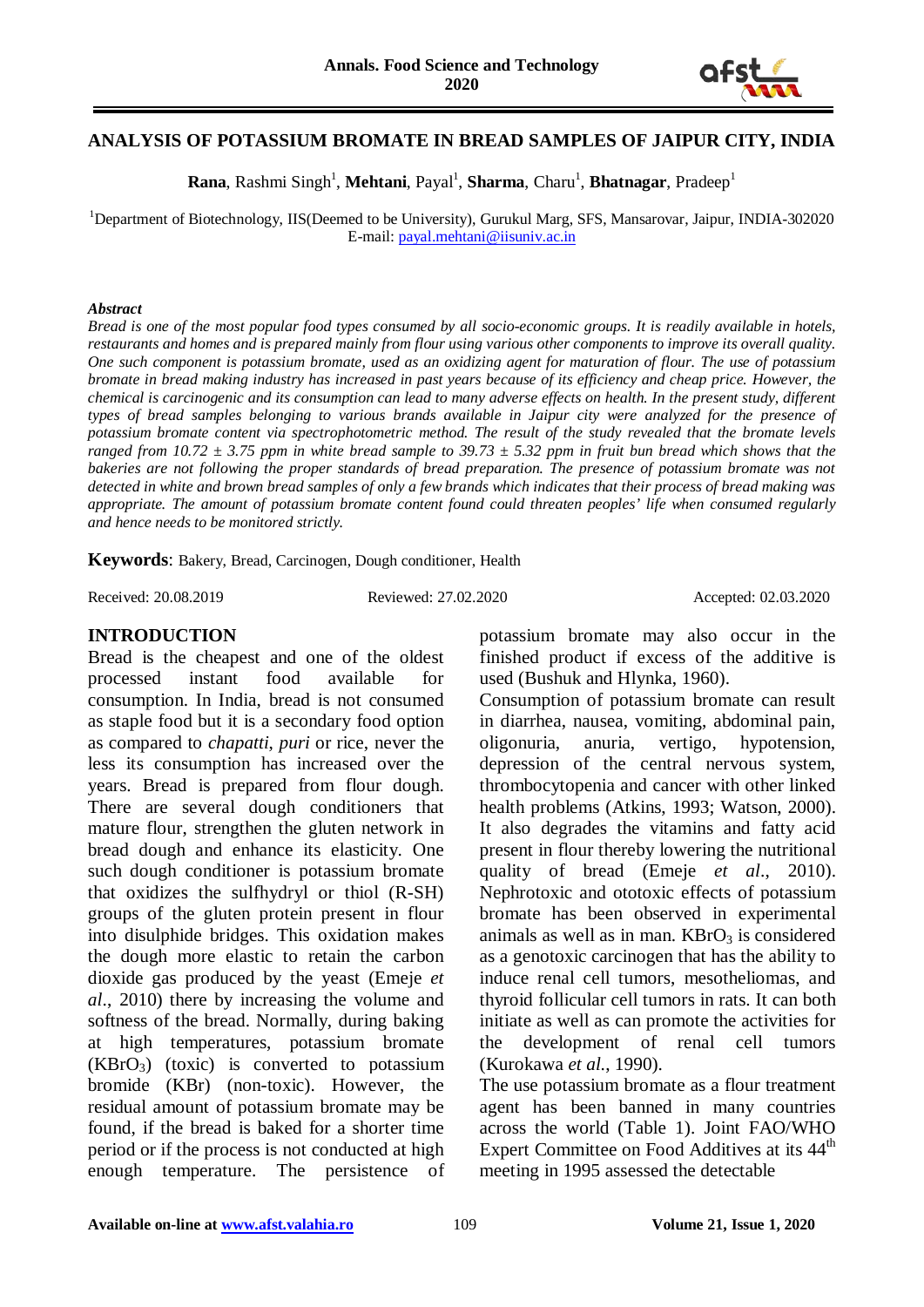

| <b>Country</b>       | <b>Status</b>        |
|----------------------|----------------------|
| European Union       | <b>Banned</b> (1990) |
| UK                   | <b>Banned</b> (1990) |
| Nigeria              | <b>Banned</b> (1993) |
| Canada               | <b>Banned</b> (1994) |
| Sri Lanka            | <b>Banned</b> (2001) |
| <b>Brazil</b>        | <b>Banned</b> (2001) |
| Peru                 | <b>Banned</b> (2002) |
| Columbia             | <b>Banned</b> (2002) |
| China                | <b>Banned</b> (2005) |
| Australia            | <b>Banned</b>        |
| New Zealand          | Banned               |
| <b>United States</b> | Not Banned           |

**Table 1.** Regulatory status of  $KBrO<sub>3</sub>$  as a flour treatment agent

(Source: CSE Study, 2016)

residues of potassium bromate in the end product and evaluated the relation of potassium bromate with cancer. They concluded that use of this additive as a flour treatment agent is not acceptable (WHO, 1995). Moreover, in 1999, International Agency for Research on Cancer (IARC), associated with the WHO, classified potassium bromate as possible carcinogen for humans and placed it under Class 2B (IARC, 1986).

In India, as per the Food Safety and Standards (Food Product Standards and Additives) Regulations, 2011, the use of potassium bromate and potassium iodate was permitted to a maximum level of 50 ppm in breads and 20 ppm in bakery flour (CSE Study, 2016). But in May 2016, Centre for Science and Environment (CSE) submitted a study report that showed that 84.2% of bread samples in Delhi contained residues of potassium bromate/iodate and thus the use of such agents has been questioned. On the basis of this report, FSSAI (Food Safety and Standards Authority of India) has recommended to the health ministry of India to remove/ban the usage of potassium bromated (Times of India, 2016).

Despite the fact that many other non-toxic, flour enhancing alternatives are available, many bakers are still using potassium bromate for bread preparation thereby putting the life of the public at risk. Realizing the potential threat posed by such agents the present study was aimed at analyzing the potassium bromate residues in finished breads available in Jaipur city.

# **MATERIALS AND METHODS**

**Sampling**

A total of 14 bread samples of different brands (I-V) were purchased from bakeries, retailers and fast food outlets located in Jaipur city, Rajasthan, India. Bread samples collected were of different types like white bread, brown bread, pav bread and fruit bun bread. These samples were named from A-N.

All the four breads are manufactured from wheat flour. In white bread, the flour is bleached to make it white, using chemicals like benzoyl peroxide, chlorine dioxide etc. Sometimes, added with starch and sugars, including high fructose corn syrup. Brown bread is similar to white bread in composition but contains caramel as an additional ingredient for the brown appearance (Times of India, 2018). Fruit bun and pav are small loaf of bread made from finely milled wheat flour without any bran, refined and bleached. Fruit bun contains additional cherries and fruits that add to its flavor and nutritional values.

## **Qualitative Analysis**

The middle portion of the bread was taken, crushed and 2ml of 0.01M promethazine (98.8% purity, Sigma) was added followed by addition of 0.6ml of 12M hydrochloric acid (35 % purity, Thermo Fisher Scientific). The presence of potassium bromate was indicated by development of pink colour (Alli *et al*., 2013).

# **Quantitative Analysis**

## **Sample Preparation**

The hard brown corners of the bread were removed and the central portion was used for analysis. In case of sweet bun and pav upper, lower and side hard portions were removed using clean and sharp knife and white central portion was used for analysis. The central portion was dried in oven for about 1 hour at 75°C. The dried crust was then powdered and used for quantitative estimation.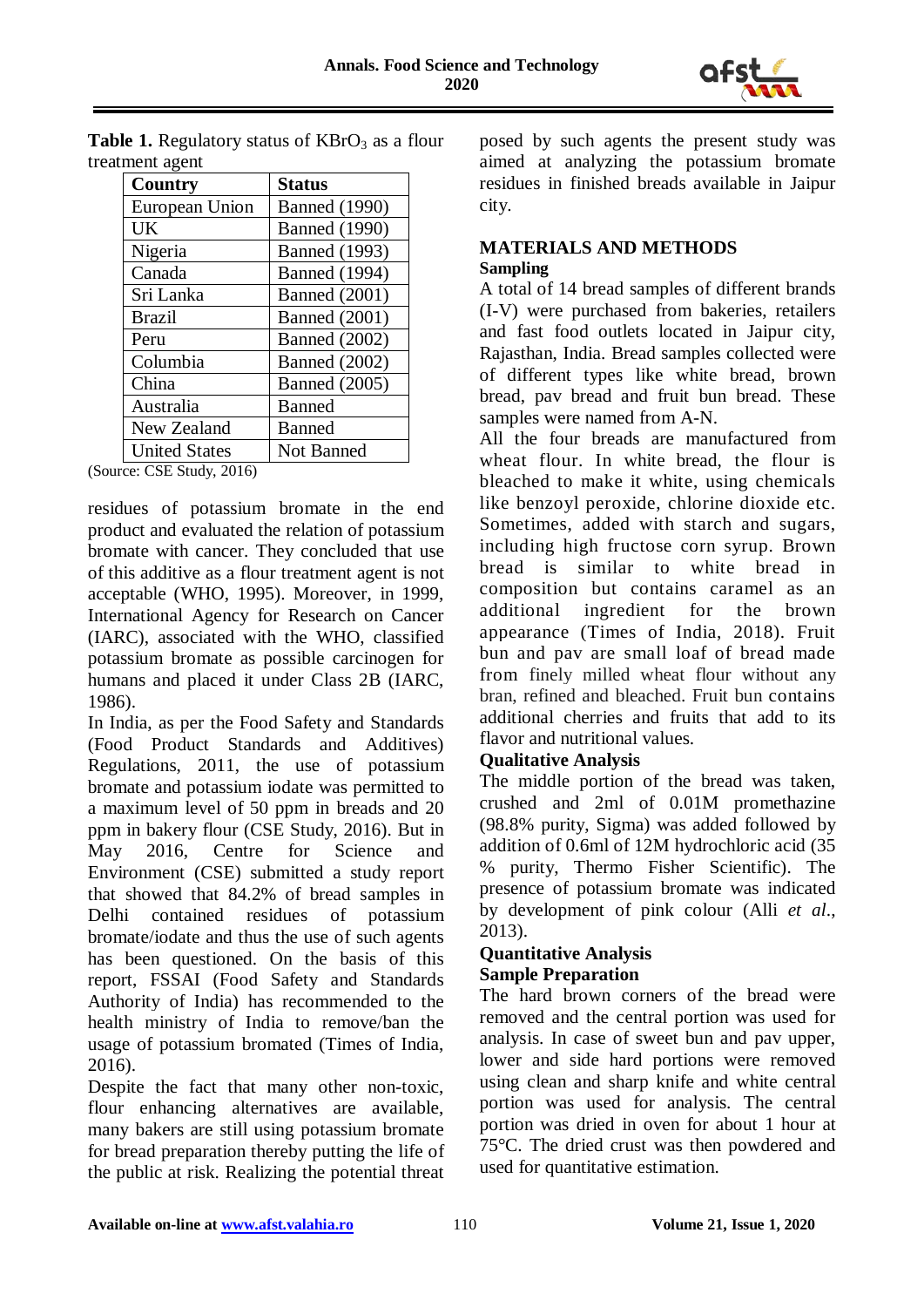

#### **Preparation of Standard Calibration Curve**

The spectrophotometric method described by El Harti *et al.* (2011) was used for the quantitative determination of potassium bromate in the samples of bread. Standard solution of  $KBrO<sub>3</sub>$  (1000 μg/ml) (99.8 %) purity, Merck) prepared in water was used as stock solution from which intermediate stock standard solution (50 μg/ml) was prepared. Different aliquots from intermediate stock standard solution of  $KBrO<sub>3</sub>$  were placed in 10 ml volumetric flask, and diluted to 8 ml. Then 1.0 ml of 0.01M promethazine (PMZ) followed by 0.2 ml of 12M HCl were added in each flask and finally diluted to the mark. Mixtures were well shaken for 1 minute and the absorbance was measured at 515nm against a reagent blank. A standard curve was plotted and the regression equation was generated.

#### **Spectrophotometric Analysis**

One gram of each powdered sample was weighed into a clean centrifuge tube and 20 ml of ultrapure deionized water was added. The mixture was vortexed for 2 minutes and then

filtered. 8.0 ml of the filtrate solution was transferred into a 10 ml volumetric flask. 1.0 ml of 0.01M promethazine dye solution was added followed by 0.2 ml of 12M hydrochloric acid, the mixture was shaken for about one minute and absorbance of the colored solution obtained was measured by spectrophotometer (Thermo Fisher) at 515nm against a reagent blank. The concentration was calculated from the linear regression curve obtained from the standard solutions of potassium bromate as mentioned above. The results were reported in ppm.

### **RESULTS AND DISCUSSION**

#### **Qualitative analysis**

Different type of bread samples like white bread, brown bread, pav and fruit bun breads that belonged to different brands were tested for the presence of potassium bromate. The oxidation of promethazine with bromate under acidic condition produced pink colour in 11 out of 14 samples (Table 2).

**Table 2.** Presence of  $KBrO<sub>3</sub>$  in different bread samples

| Type of bread | Name of Brand/<br><b>Sample</b><br><b>Designation</b> | <b>Before treatment</b> | <b>After treatment</b> |
|---------------|-------------------------------------------------------|-------------------------|------------------------|
| White bread   | Brand II/ N                                           |                         |                        |
|               | Brand III/E                                           |                         |                        |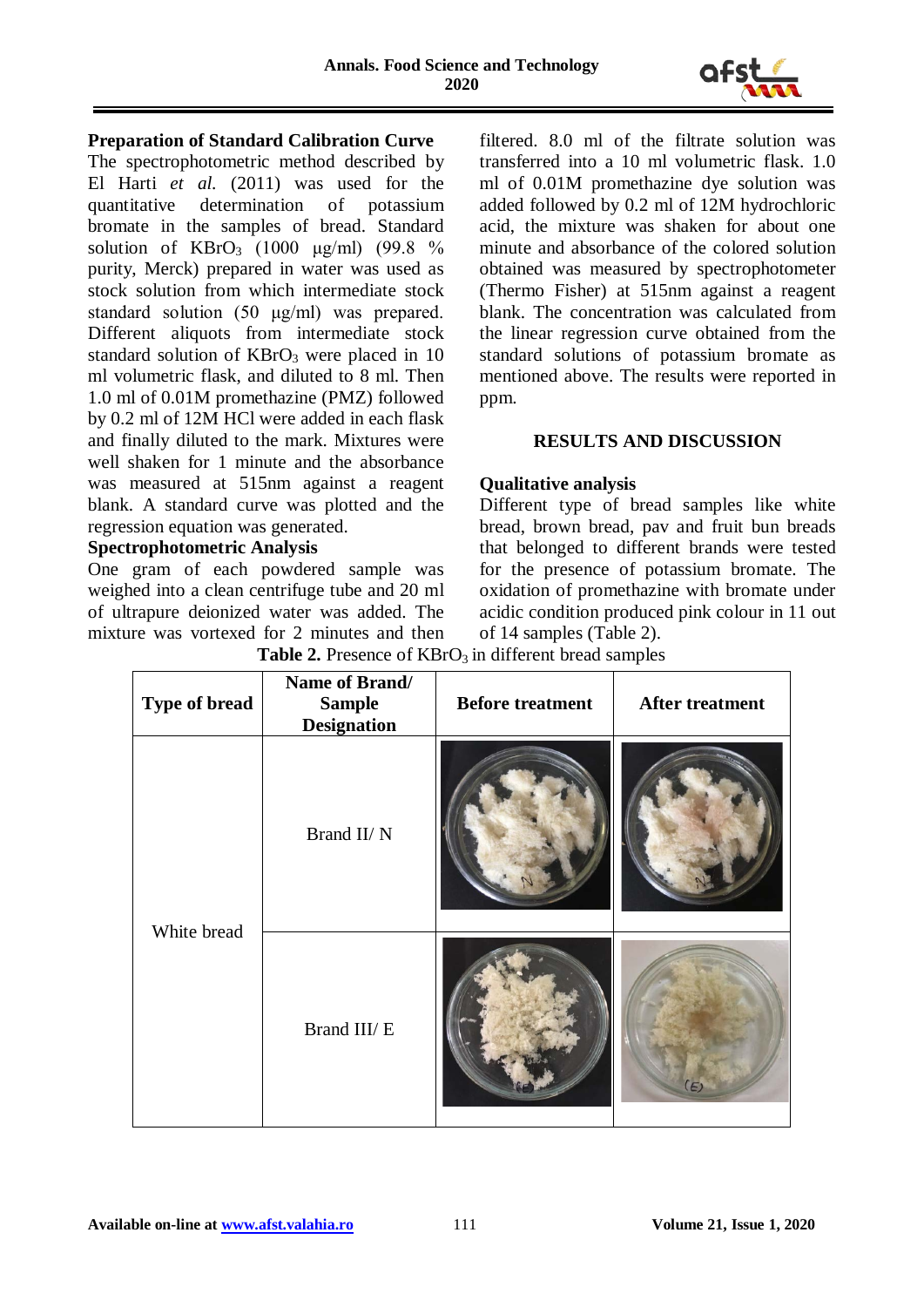#### **Annals. Food Science and Technology 2020**



|             | Brand IV/ $\cal L$ |  |
|-------------|--------------------|--|
|             | Brand V/ $\rm K$   |  |
| Brown bread | Brand II/ H        |  |
|             | Brand III/ D       |  |
| Pav bread   | Brand $I/B$        |  |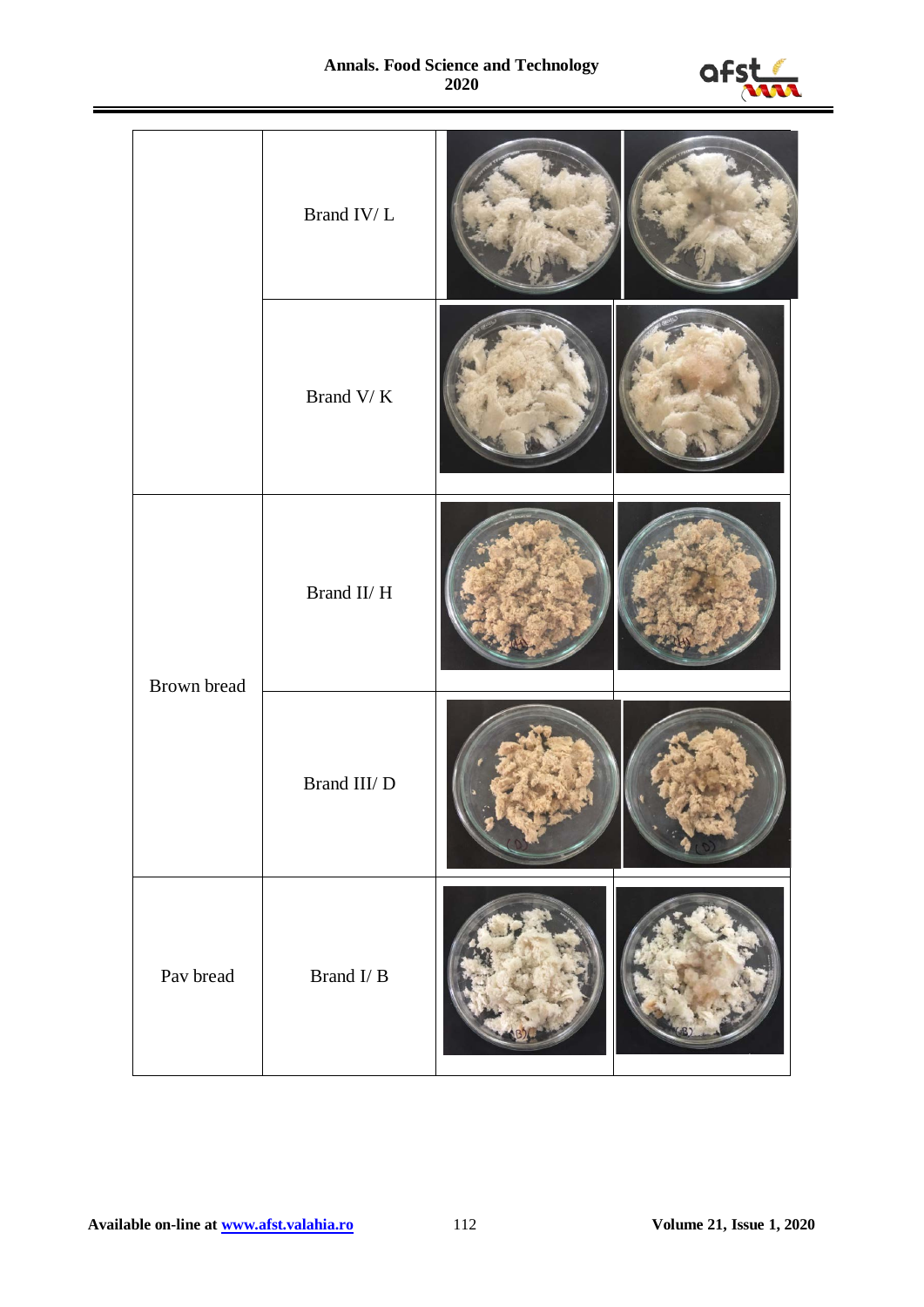#### **Annals. Food Science and Technology 2020**



|           | Brand III/ I                    |  |
|-----------|---------------------------------|--|
|           | Brand $\mathrm{V}/\,\mathrm{M}$ |  |
| Fruit bun | Brand I/ $C$                    |  |
|           | Brand III/ ${\rm F}$            |  |

# **Quantitative analysis of KBrO<sub>3</sub>**<br>Quantitative analysis was

Quantitative analysis was conducted spectrophotometrically for all the bread samples that showed positive result in preliminary analysis and the potassium bromate concentration was recorded in ppm (Table 3). The highest concentration was found in fruit bun (39.73  $\pm$  5.32 ppm) of brand I and lowest in white bread of brand III ( $10.72 \pm 3.75$ ) ppm).

Inspite of the ban on use of potassium bromate in many countries, bakers are still using the same. Potassium bromate was banned in Nigeria in 2004. Despite the ban, a study conducted after a decade reported the presence of potassium bromate in 92% of the bread samples of Nigeria (Emeje *et al*., 2010). The use of this chemical is not yet banned in India though its appearance in the finished product is not permissible. In a recent study, a wide range of different types of bread from simple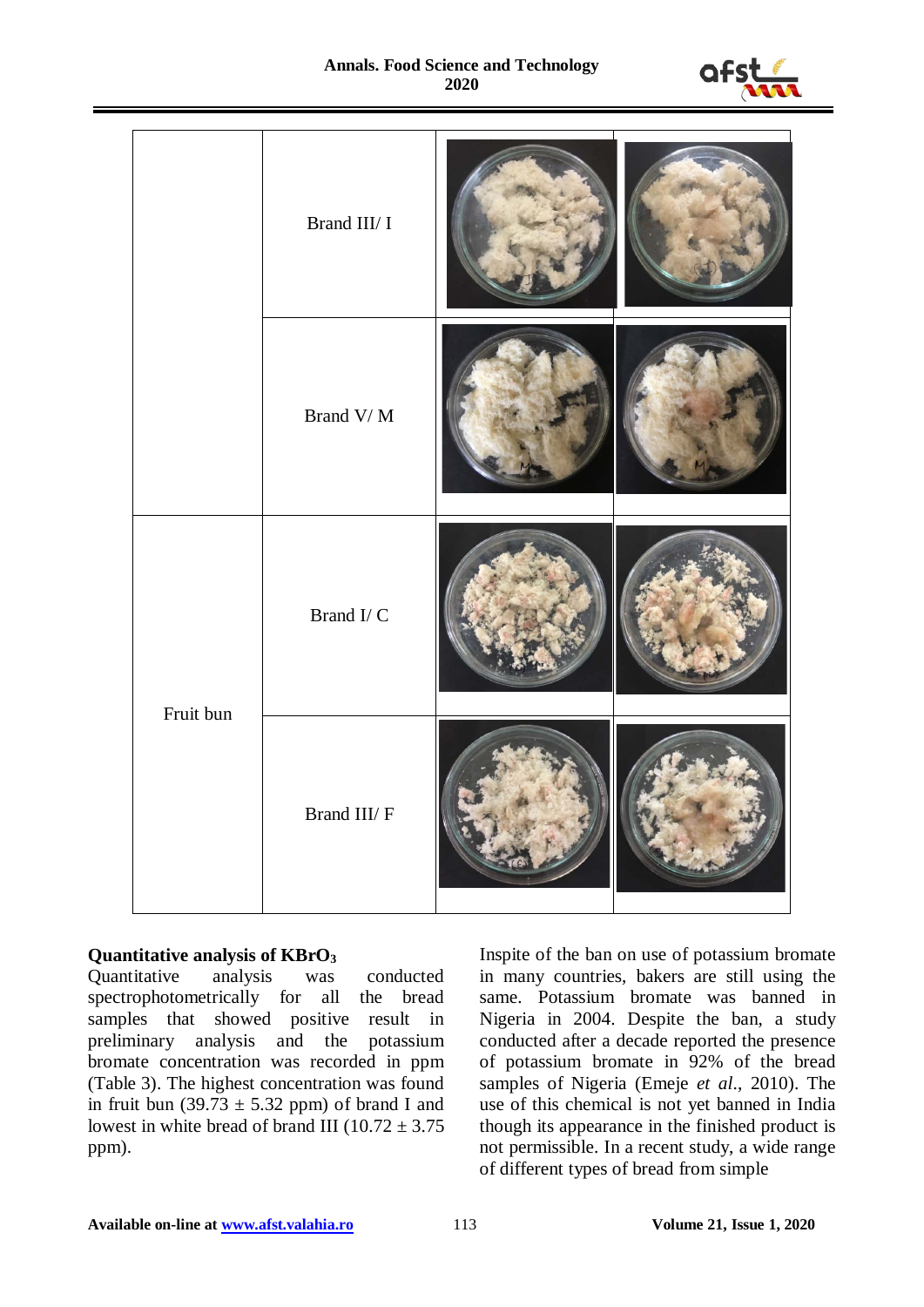

| <b>Sample</b>      | <b>Name</b>     | $KBrO3$ (in ppm) |  |
|--------------------|-----------------|------------------|--|
| <b>White Bread</b> |                 |                  |  |
| N                  | Brand II        | $13.84 \pm 5.0$  |  |
| E                  | Brand III       | $10.72 \pm 3.75$ |  |
| L                  | <b>Brand IV</b> | $11.43 \pm 2.98$ |  |
| K                  | Brand V         | $24.62 \pm 3.75$ |  |
| <b>Brown Bread</b> |                 |                  |  |
| H                  | Brand II        | $14.69 \pm 6.02$ |  |
| D                  | Brand III       | $29.02 \pm 5.45$ |  |
| <b>Pav Bread</b>   |                 |                  |  |
| B                  | <b>Brand I</b>  | $17.46 \pm 1.71$ |  |
| I                  | Brand III       | $19.66 \pm 2.96$ |  |
| M                  | Brand V         | $11.29 \pm 5.01$ |  |
| <b>Fruit Bun</b>   |                 |                  |  |
| $\mathsf{C}$       | Brand I         | $39.73 \pm 5.32$ |  |
| F                  | Brand III       | $29.02 \pm 5.45$ |  |

**Table 3.** Concentration of potassium bromate in various bread samples

Values are expressed as mean ± standard deviation.

sandwich bread to ready to eat pizza/ burger bread of Delhi, India were studied in which 84.2% samples were found positive for potassium bromated (CSE Study, 2016). Similar results were found in the present study, 78.57% samples were found to contain potassium bromate in the range of 10.72 to 39.73 ppm. All the types of bread were found to contain the potassium bromate. The highest concentration of potassium bromate was found in fruit bun (39.73  $\pm$  5.32 ppm) followed by brown bread (29.02  $\pm$  5.45 ppm), white bread  $(24.62 \pm 3.75 \text{ ppm})$  and pav bread  $(19.66 \pm 1)$ 2.96 ppm) (Figure 1). White bread samples of all brands except Brand I showed pink colour after addition of promethazine hydrochloride, hence were found to be positive for the presence of potassium bromate.



**Figure 1**. Presence of potassium bromate in various brands of different breads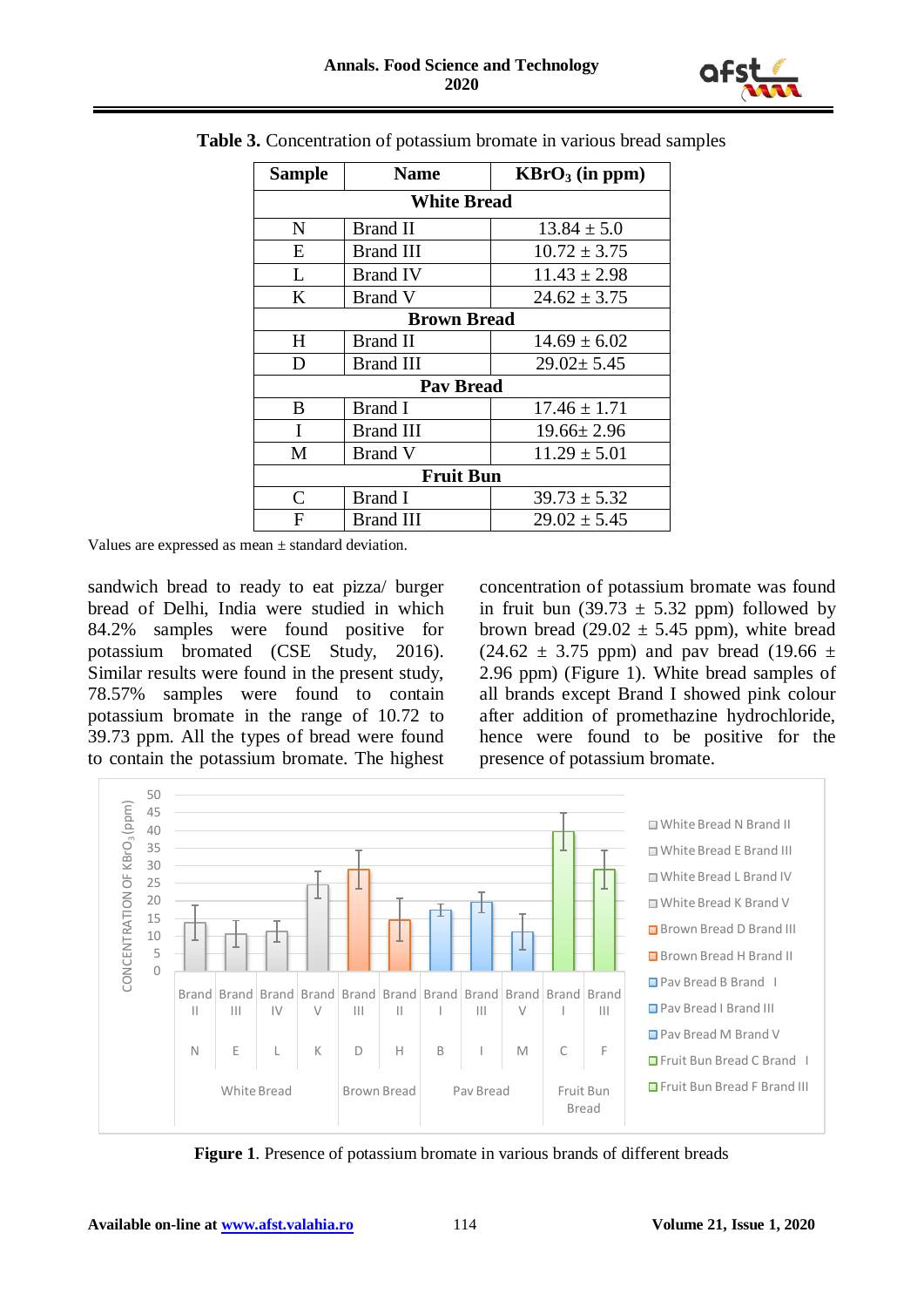

The highest concentration was found in Brand V (24.62  $\pm$  3.75 ppm) and least in Brand III  $(10.72 \pm 3.75 \text{ ppm})$ . In brown bread, 50% of the samples contained potassium bromate with highest concentration of potassium bromate was found in Brand III (29.02  $\pm$  5.45 ppm) followed by Brand II (14.69  $\pm$  6.02 ppm). Whereas, pav bread and fruit bun samples of all the brands tested were positive for the presence of potassium bromate. The quantitative analysis showed that the concentration of potassium bromate was much higher in fruit bun samples as compared to pav bread. White bread samples of Brand I and brown bread samples of Brand I and V were found to be fit for consumption as they showed negative results for potassium bromate.

The varying residual amounts of potassium bromate were found in the finished products, may be due to baking of bread for a shorter time period or the process is not being conducted at high enough temperature. The persistence of potassium bromate may also occur in the finished product because of the excess use of the additive (Bushuk and Hlynka, 1960).

### **CONCLUSIONS**

Potassium bromate was found in approx. 80% of the finished bakery products of Jaipur City. The maximum limit of use of potassium bromate permissible in India is lower than 50 ppm and leaching of this chemical in finished product is not permissible. While in the current study, potassium bromate was found in the finished breads in varying concentrations. The present investigation ascertained that the bakeries in Jaipur, India are not following the proper norms of using potassium bromate. In view of the present study, some suggestions are recommended that can help to regulate the use of potassium bromate by bakery industries such as regular inspections of bakeries by FSSAI. Many non-toxic alternatives are available that equally enhances the quality of bread and can be used in place of  $KBrO<sub>3</sub>$  such as ascorbic acid. Corrales *et al.* (1993) demonstrated that it is technically feasible to replace potassium bromate with ascorbic acid, without affecting

the bread acceptability. Also enzymes such as hemicellulases (volume enhancing), glutathione oxidase (protein strengthening) and exo-peptidase (improves colour and flavour) can equally be used. Glucose oxidase is another alternative known to perform similar functions and was approved by the FSSAI in November 2015. There are several other improvers and flour treatment agents approved by law such as ammonium persulphate, ammonium chloride and amylases. The differential amount of potassium bromate is being used by different manufacturers for different bakery products thus practically it becomes difficult to ascertain the quantity of added chemical. Moreover, looking at the availability of so many non-toxic alternatives to potassium bromate it would be more appropriate to completely prohibit its use in India like other countries.

#### **ACKNOWLEDGEMENT**

Authors gratefully acknowledge the financial assistance provided by IIS (Deemed to be University), Jaipur for the present work.

#### **REFERENCES**

- [1] Alli, L.A., Nwegbu, M.M., Inyang, B.I., Nwachukwu, K.C., Ogedengbe, J.O., Onaadepo, O., Jamda, M.A., Akintan, G.A., Ibrahim, S.O., and Onifade, E.A. (2013). Determination of potassium bromate content in selected bread samples in Gwagwalada, Abuja-Nigeria*. International Journal of Health & Nutrition*,4(1): 15-20.
- [2] Atkins, D.P. (1993). Potassium bromate in bread. *Index to MAFF-UK Food surveillance Information sheet. No. 2.*
- [3] Bushuk, W., and Hlynka, I. (1960). Disappearance of bromate during baking of bread*. Cereal Chemistry*, 37: 573-576.
- [4] Corrales, X., Guerra, M., Granito, M., and Ferris, J. (1993). Substitution of ascorbic acid for potassium bromide in the making of French bread. *Archivos Latinoamericanos de Nutrición*, 43(3): 234-240.
- [5] CSE Study. 2016. Potassium bromate or potassium iodate in bread, Centre for Science and Environment, New Delhi (PML/P-49/2015)
- [6] El Harti, J., Rahali, Y, Benmoussa, A., Ansar, M., Benziane, H., Lamsaouri, J., Idrissi, M.O.B., Draoui, M., Zahidi, A.,and Taoufik, J. (2011). A simple and rapid method for spectrophotometric determination of bromate in bread. *Journal of Materials and Environmental Science*,2(1): 71-76.
- [7] Emeje, M.O., Ofoefule, S.I., Nnaji, A.C., Ofoefule, A.U., and Brown, S.A. (2010). Quantitative